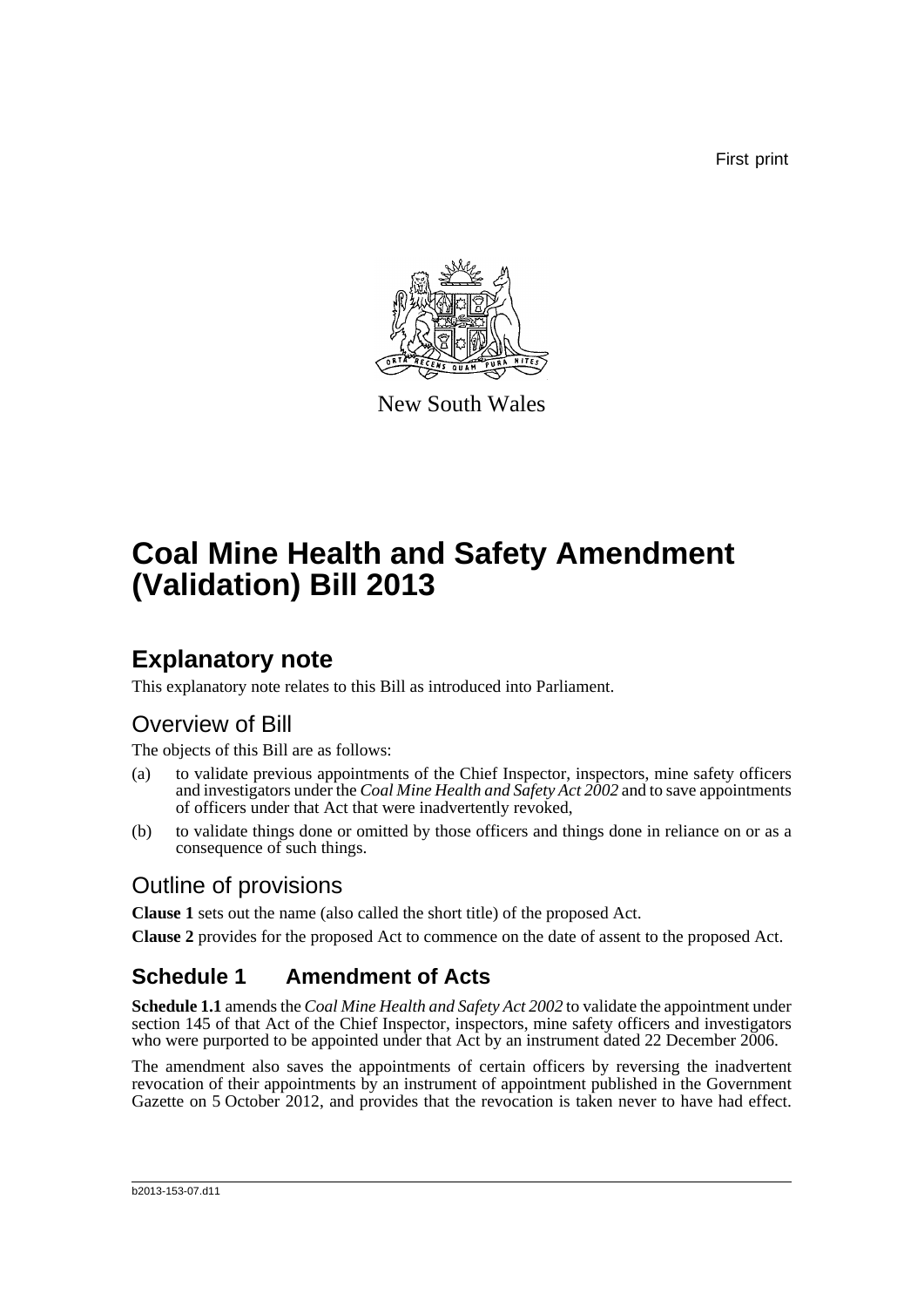Subsequently, the appointments of those officers were revoked, and they were further reappointed, by an instrument dated 6 August 2013.

The amendment validates things that would have been valid if the amendment validating and saving the appointments had been in force when the things were done or omitted. Things done or omitted by officers whose appointments are validated or saved are validated, as are things done or omitted to be done in reliance on, or as a consequence of, those things. This includes the commencement or institution of criminal proceedings.

The amendment will not affect decisions in court proceedings made before the amendment commences unless they would be valid if the validation had been in force.

**Schedule 1.2** makes it clear that the operation of the amendment made by Schedule 1.1 is not affected by its repeal by the *Work Health and Safety (Mines) Act 2013*.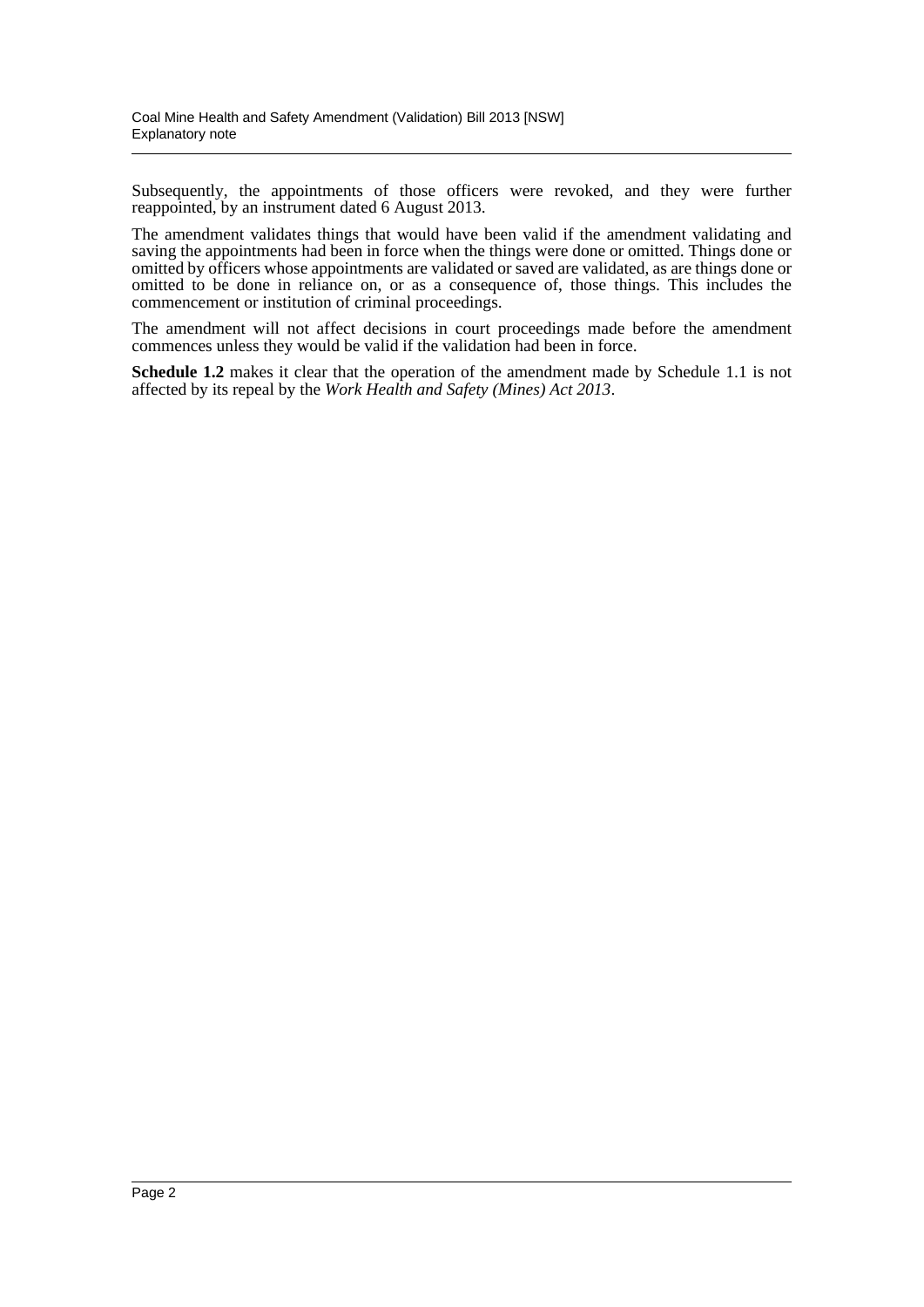First print



New South Wales

# **Coal Mine Health and Safety Amendment (Validation) Bill 2013**

### **Contents**

|             |                              | Page |
|-------------|------------------------------|------|
|             |                              |      |
| $\mathbf 1$ | Name of Act                  | ົ    |
|             | 2 Commencement               | ົ    |
|             | Schedule 1 Amendment of Acts | વ    |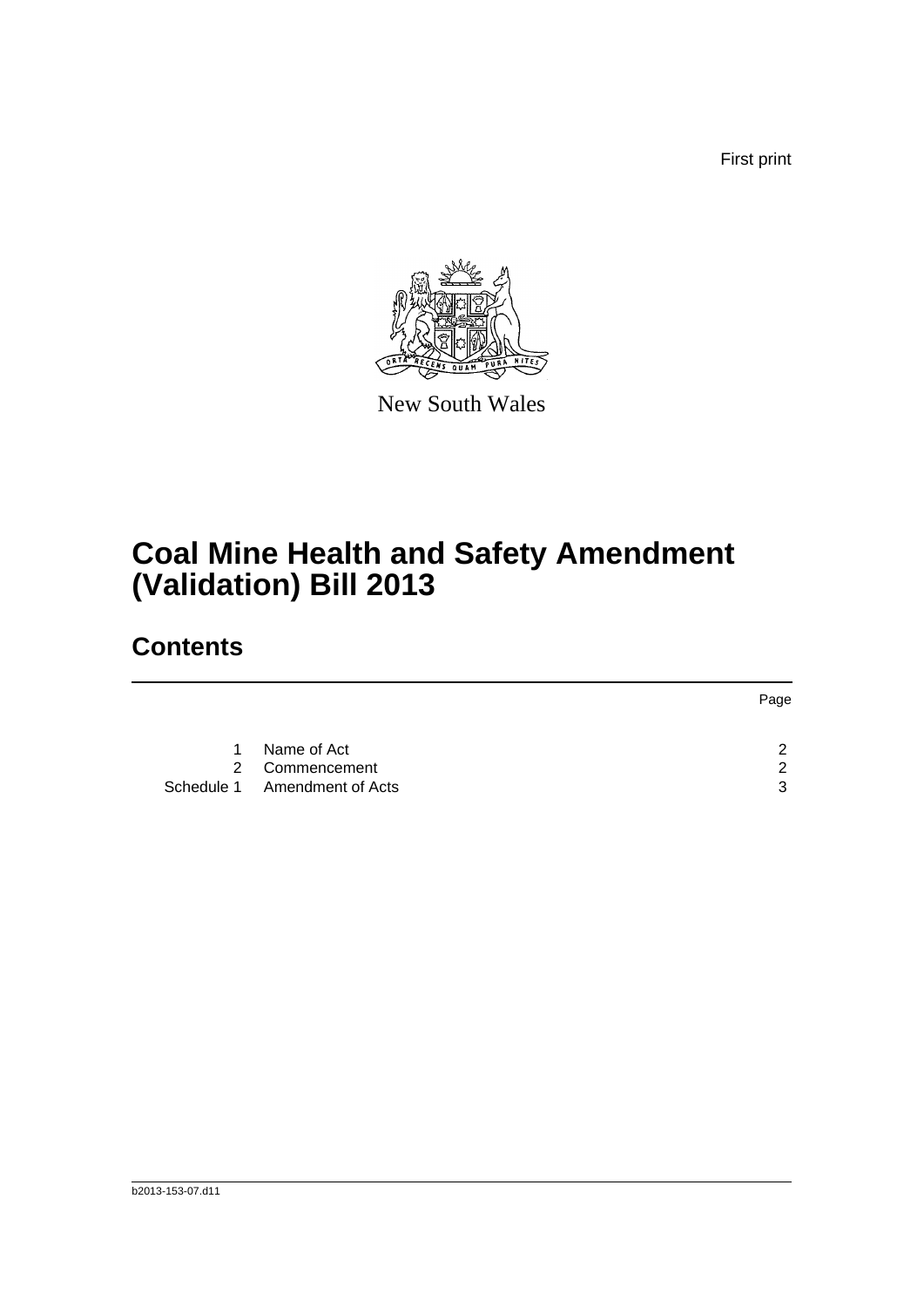

New South Wales

## **Coal Mine Health and Safety Amendment (Validation) Bill 2013**

No , 2013

#### **A Bill for**

An Act to amend the *Coal Mine Health and Safety Act 2002* and the *Work Health and Safety (Mines) Act 2013* to validate certain matters relating to the appointment of officers.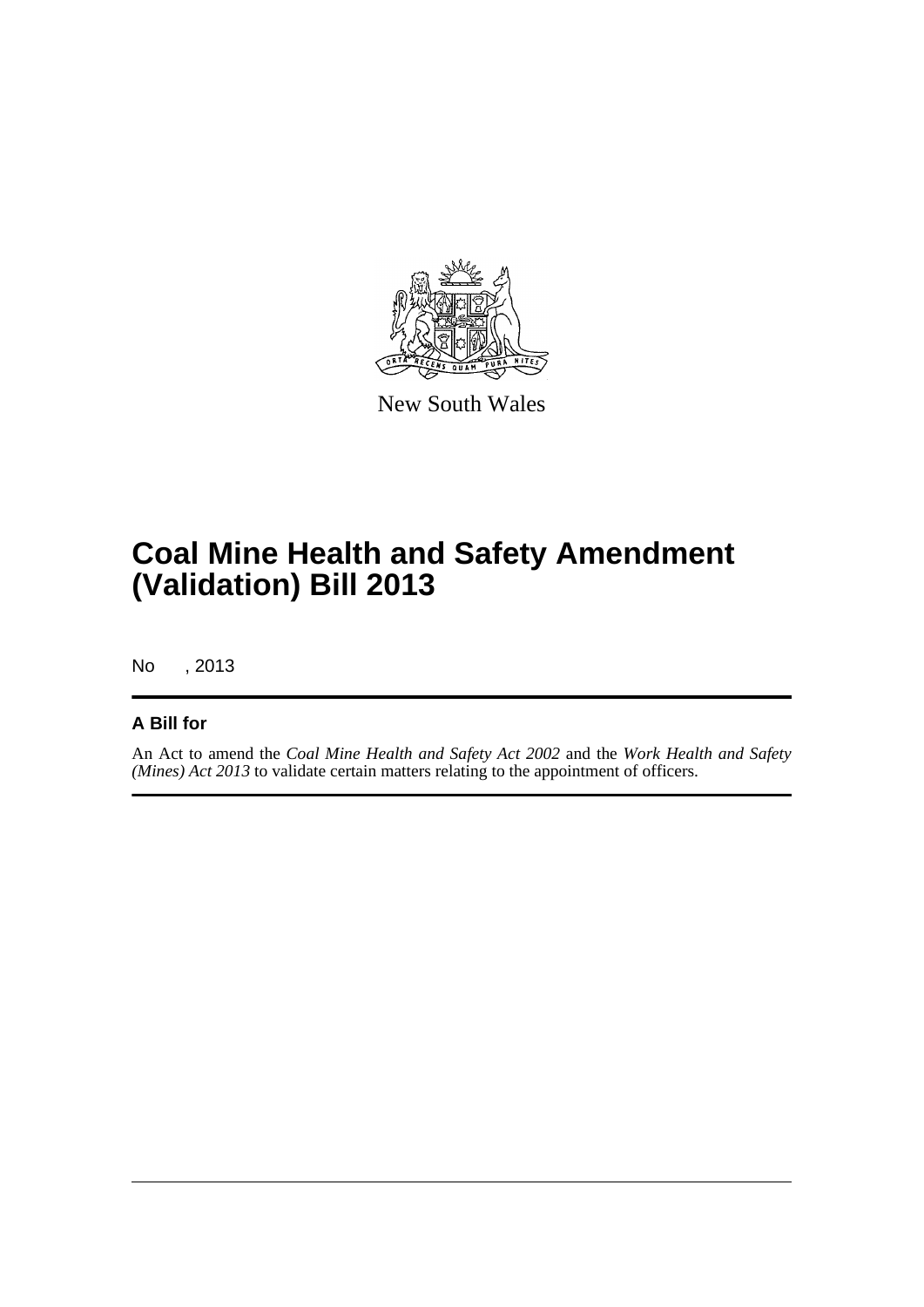Coal Mine Health and Safety Amendment (Validation) Bill 2013 [NSW]

<span id="page-4-1"></span><span id="page-4-0"></span>

| The Legislature of New South Wales enacts: |                                                                              |   |
|--------------------------------------------|------------------------------------------------------------------------------|---|
|                                            | Name of Act                                                                  | 2 |
|                                            | This Act is the Coal Mine Health and Safety Amendment (Validation) Act 2013. | 3 |
|                                            | Commencement                                                                 | 4 |
|                                            | This Act commences on the date of assent to this Act.                        | 5 |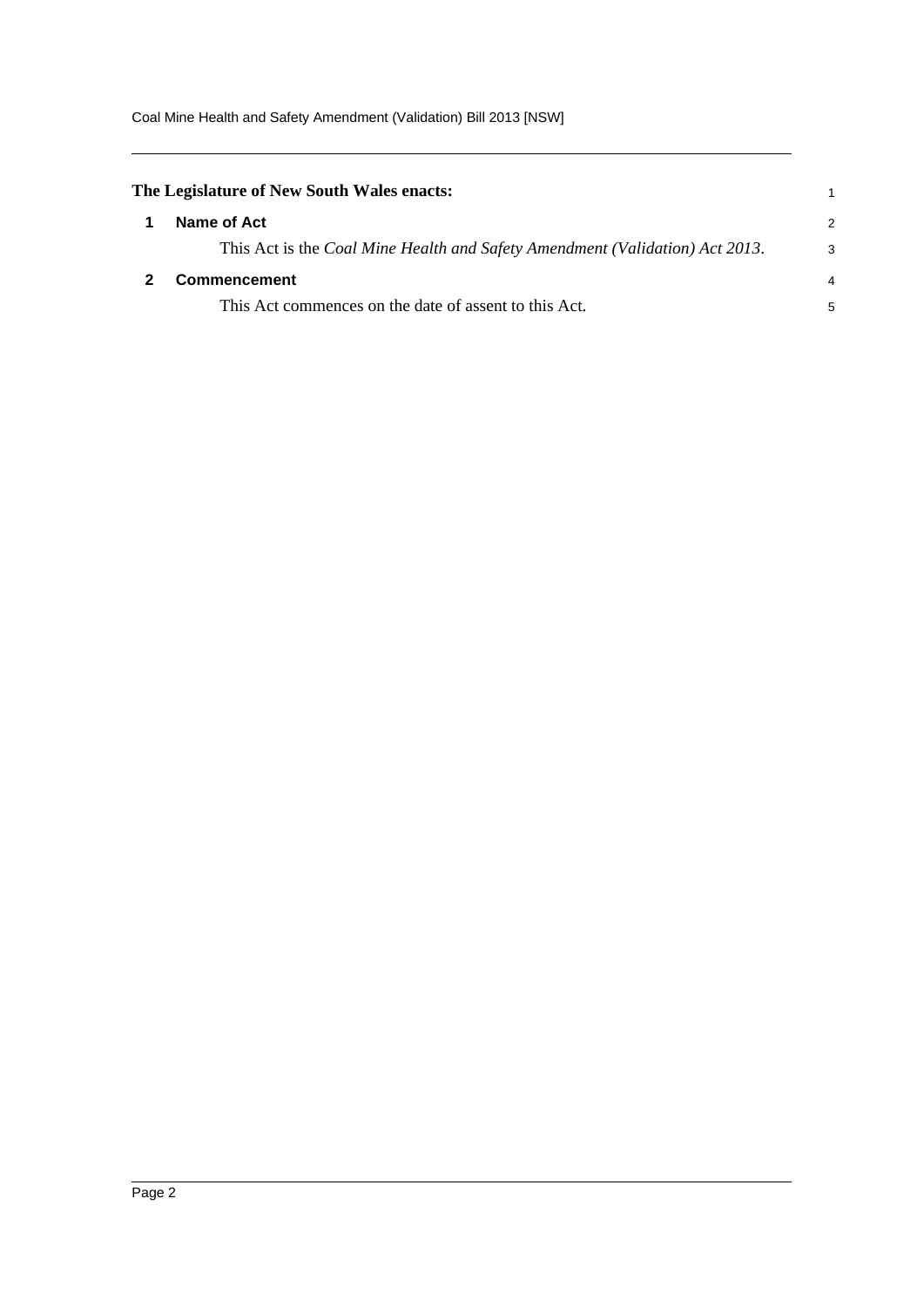<span id="page-5-0"></span>

|     | <b>Schedule 1</b>                                     |                         |            | <b>Amendment of Acts</b>                                                                                                                                                                                                                                                                                                                                                                                                                                                                                                 | 1                                                  |  |
|-----|-------------------------------------------------------|-------------------------|------------|--------------------------------------------------------------------------------------------------------------------------------------------------------------------------------------------------------------------------------------------------------------------------------------------------------------------------------------------------------------------------------------------------------------------------------------------------------------------------------------------------------------------------|----------------------------------------------------|--|
| 1.1 |                                                       |                         |            | Coal Mine Health and Safety Act 2002 No 129                                                                                                                                                                                                                                                                                                                                                                                                                                                                              | $\overline{2}$                                     |  |
|     | Schedule 3 Savings, transitional and other provisions |                         |            |                                                                                                                                                                                                                                                                                                                                                                                                                                                                                                                          |                                                    |  |
|     |                                                       | Insert after clause 24: |            |                                                                                                                                                                                                                                                                                                                                                                                                                                                                                                                          | 4                                                  |  |
|     | 24A                                                   |                         | Validation |                                                                                                                                                                                                                                                                                                                                                                                                                                                                                                                          | 5                                                  |  |
|     |                                                       | (1)                     |            | The appointment of a person as the Chief Inspector, an inspector, a mine safety<br>officer or an investigator by the 2006 instrument is taken to be valid (and to<br>have always been valid).                                                                                                                                                                                                                                                                                                                            | 6<br>$\overline{7}$<br>8                           |  |
|     |                                                       | (2)                     |            | The appointment is taken to have had effect on and from the commencement<br>of section 145.                                                                                                                                                                                                                                                                                                                                                                                                                              | 9<br>10                                            |  |
|     |                                                       | (3)                     |            | The revocation of appointments of officers (other than officers appointed<br>under the 2006 instrument) by the 2012 instrument has no effect and is taken<br>never to have had effect.                                                                                                                                                                                                                                                                                                                                   | 11<br>12<br>13                                     |  |
|     |                                                       | (4)                     |            | The following things are taken to be valid (and to have always been valid) if<br>they would have been valid had this clause been in force when they were done<br>or omitted:                                                                                                                                                                                                                                                                                                                                             | 14<br>15<br>16                                     |  |
|     |                                                       |                         | (a)        | anything purported to have been done or omitted to have been done by<br>a validated officer in the capacity of an officer,                                                                                                                                                                                                                                                                                                                                                                                               | 17<br>18                                           |  |
|     |                                                       |                         | (b)        | anything done or omitted to be done by any other person or a court or<br>other body in reliance on, or as a consequence of, any such act or<br>omission by a validated officer.                                                                                                                                                                                                                                                                                                                                          | 19<br>20<br>21                                     |  |
|     |                                                       | (5)                     |            | To remove doubt, this clause extends to the commencement or institution of<br>criminal proceedings (including the purported commencement or institution of<br>criminal proceedings) and any act or omission in connection with criminal<br>proceedings.                                                                                                                                                                                                                                                                  | 22<br>23<br>24<br>25                               |  |
|     |                                                       | (6)                     |            | This clause does not affect any decision made by a court before the<br>commencement of this clause, except as provided by subclause (7).                                                                                                                                                                                                                                                                                                                                                                                 | 26<br>27                                           |  |
|     |                                                       | (7)                     |            | A decision of a court made before the commencement of this clause that would<br>have been validly made had this clause been in force when the decision was<br>made (and that would otherwise not have been valid) is validated.                                                                                                                                                                                                                                                                                          | 28<br>29<br>30                                     |  |
|     |                                                       | (8)                     |            | Nothing in this clause operates to continue or otherwise restore the<br>appointment of a person who ceased to be an officer other than in connection<br>with the 2006 instrument or the 2012 instrument.                                                                                                                                                                                                                                                                                                                 | 31<br>32<br>33                                     |  |
|     |                                                       | (9)                     |            | In this clause:<br>2006 instrument means the instrument of appointment under the Coal Mine<br>Health and Safety Act 2002, dated 22 December 2006, published in<br>Gazette No 5 of 12 January 2007 at page 102.<br>2012 instrument means the instrument of appointment under the Coal Mine<br>Health and Safety Act 2002, dated 18 September 2012, published in<br>Gazette No 105 of 5 October 2012 at page 4295.<br><i>officer</i> means the Chief Inspector, an inspector, a mine safety officer or an<br>investigator. | 34<br>35<br>36<br>37<br>38<br>39<br>40<br>41<br>42 |  |